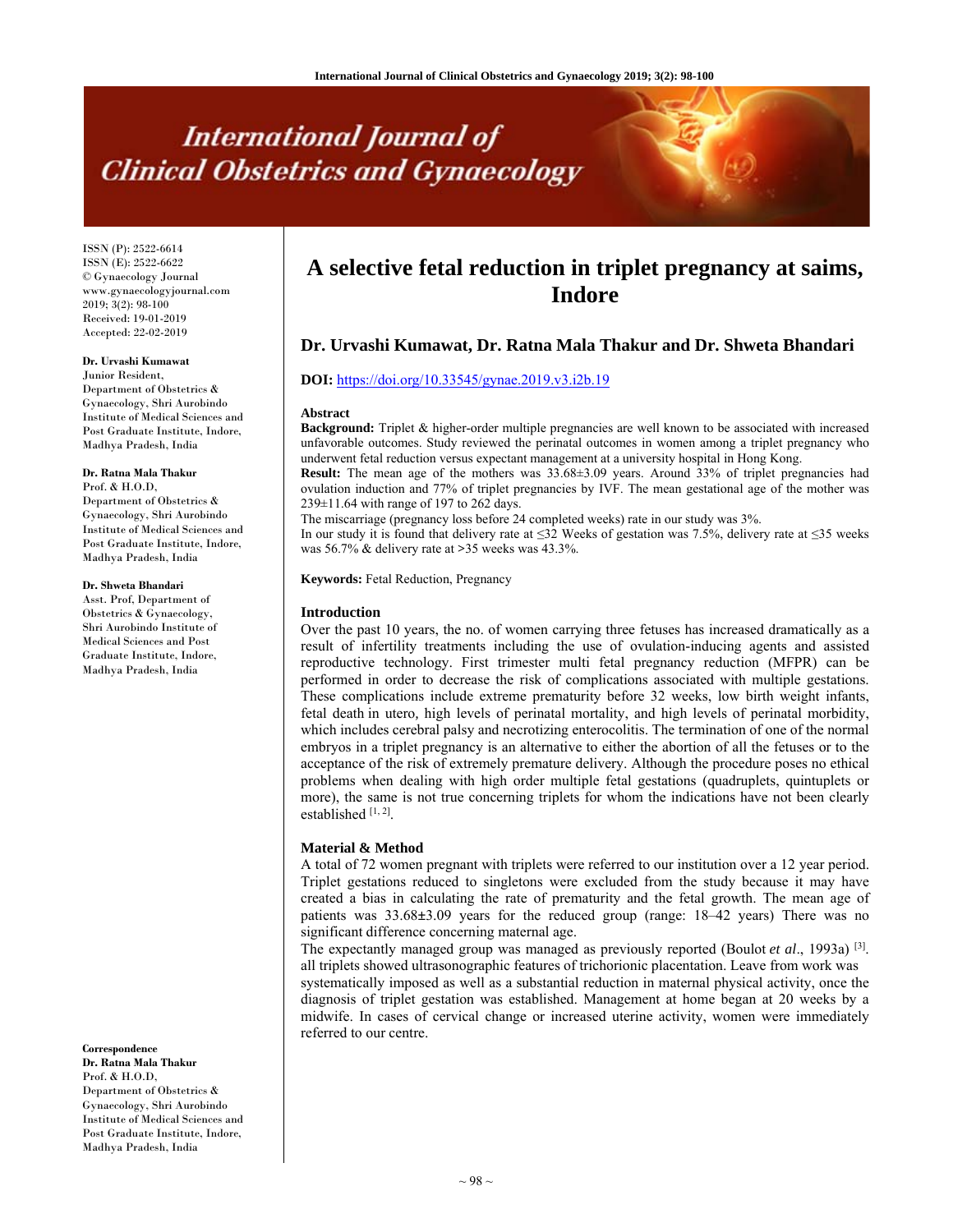#### **Results**

**Table 1:** Maternal Characteristics and delivery data

|                                              | Fetal            |
|----------------------------------------------|------------------|
|                                              | <b>Reduction</b> |
| Maternal age in years (mean $\pm$ SD)        | $33.68 \pm 3.09$ |
| Mode of conception                           |                  |
| <b>Ovulation Induction</b>                   | 24 (33%)         |
| <b>IVF</b>                                   | 48 (77%)         |
| Miscarriage (<24 Weeks)                      | 2(3%)            |
| Gestational age at delivery in days          | 239±11.64        |
| Frequency Distribution of Gestational age at |                  |
| delivery                                     |                  |
| 24<28 Weeks                                  | 00               |
| 28<32 Weeks                                  | 04(6%)           |
| $32<34$ Weeks                                | $11(16\%)$       |
| $34<36$ Weeks                                | 40 (56%)         |
| 36<37 Weeks                                  | $11(16\%)$       |
| $>37$ Weeks                                  | 04(6%)           |

The mean age of the mothers was 33.68±3.09 years. Around 33% of triplet pregnancies had ovulation induction and 77% of triplet pregnancies by IVF. The mean gestational age of the mother was  $239\pm11.64$  with range of 197 to 262 days.

The miscarriage (pregnancy loss before 24 completed weeks) rate in our study was 3%

**Table 2:** Our result vis embryo reduction and Boulot *et al*'s Study

|                                    | <b>Our Study Fetal</b><br><b>Reduction</b><br>$(n=72)$ | <b>Boulot</b> et<br>$al$ 's (n=65) | Р-<br>value |
|------------------------------------|--------------------------------------------------------|------------------------------------|-------------|
|                                    |                                                        |                                    |             |
| Miscarriage rate $(< 24$<br>Weeks) | 02(3%)                                                 | 5.4%                               | >0.05       |
| Gestational age at<br>delivery     |                                                        |                                    |             |
| <32 Weeks                          | 7.5%                                                   | 14.3%                              | >0.05       |
| $<$ 35 Weeks                       | 56.7%                                                  | $25.4\%$                           | < 0.05      |
| $>35$ Weeks                        | 43.3%                                                  | 74.6%                              | < 0.05      |
| Baby's birth weight                |                                                        |                                    |             |
| $< 1500$ gm                        | 5.8%                                                   | 6.9%                               | < 0.05      |
| 1500 52500 gm                      | 88.3%                                                  | 50.8%                              | >0.05       |
| $> 2500$ gm                        | 5.9%                                                   | 42.3%                              | >0.05       |

In our study it is found that delivery rate at ≤32 Weeks of gestation was 7.5%, delivery rate at ≤35 weeks was 56.7% & delivery rate at **>**35 weeks was 43.3%.

#### **Discussion**

Multiple pregnancy is an increasingly important problem in obstetric practice as a result of the success of fertility procedures. Their incidence is expected to continue to rise as fertility services both in Hong Kong and in other nearby countries such as Taiwan, Thailand, and Mainland China become more accessible and affordable. As shown in our cohort, over 80% of triplet pregnancies were conceived by ART. This is the first study of the outcomes of triplet pregnancies following FR in Hong Kong. Of note, FR may not be acceptable to all parents, and parental choice has a strong influence on decisions about intervention. To make the best informed choice, parents should be counselled adequately on the benefits and risks of expectant management versus FR. The provision of local data on perinatal outcomes following FR is an essential part of that counselling [4].

The primary aim of FR is to reduce neonatal morbidity consequent to prematurity. Our results show that FR in a triplet

pregnancy has the benefit of increasing the gestation at delivery and reducing the risk of extreme preterm delivery earlier than 32 and 28 weeks. The mean gestation at delivery was 32.6 weeks in the expectant management group versus 35.2 and 39.6 weeks in the FR to two fetuses and one fetus, respectively. This indicates that the performance of FR in Hong Kong is comparable with that reported in the literature and our results reaffirm previously reported data in which FR in triplet pregnancies to twins can prolong the pregnancy by approximately 3 weeks [5]. In women with expectant management, 16.7% and 29.2% had extreme preterm delivery before 28 weeks and 32 weeks, respectively. In women with FR to two fetuses, there was no extreme preterm delivery of <28 weeks, and 23.8% delivered before 32 weeks. The risk of preterm delivery earlier than 32-33 weeks following FR has been reported to be between 24% and 37%, which are comparable to our results <sup>[6]</sup>. All women with FR to one fetus had term deliveries. Despite the prolongation of pregnancy, however, the overall survival following FR was not significantly different to that following expectant management. In fact, studies of FR in triplet pregnancies have not shown an increase in perinatal survival [7].

#### **Conclusion**

The medical risks of multifetal pregnancy, the potential medical benefits of multifetal pregnancy reduction & the complex ethical issues inherent in decisions regarding multifetal pregnancy reduction. They should be prepared to respond in a professional & ethical manner to patients who request or decline to receive information, or intervention, or both. Multifetal pregnancies should be prevented whenever possible. Approximately all cases, it is preferable to avoid the risk of higher-order multifetal pregnancy by limiting the number of embryos to be transferred or by cancelling a gonadotropin cycle when the ovarian response suggests a high risk of a multifetal pregnancy. When multifetal pregnancies do occur, incorporating the ethical framework presented in this Committee Opinion will help OBG counsel and guide patients as they make decisions regarding continuing or reducing their multifetal pregnancies.

#### **References**

- 1. Newman R, Hamer C, Miller M. Outpatient triplet management: a contemporary review. Am. J. Obstet. Gynecol. 1989; 161:547-553.
- 2. Lipitz S, Reichman B, Uval J *et al*. A prospective comparison of the outcome of triplet pregnancies managed expectantly or by multifetal reduction to twins. Am. J. Obstet. Gynecol. 1994; 170:874-879.
- 3. Boulot P, Hedon B, Pelliccia G *et al*. The effects of selective reduction in triplet gestations: a comparative study on 80 cases managed with or without this procedure. Fertil. Steril, 1993a; 60:497-503.
- 4. Papageorghiou AT, Avgidou K, Bakoulas V, Sebire NJ, Nicolaides KH. Risks of miscarriage and early preterm birth in trichorionic triplet pregnancies with embryo reduction versus expectant management: new data and systematic review. Hum Reprod. 2006; 21:1912-7.
- 5. Van de Mheen L, Everwijn SM, Knapen MF *et al*. The effectiveness of multifetal pregnancy reduction in trichorionic triplet gestation. Am J Obstet Gynecol. 2014; 211:536.e1-6.
- 6. Black M, Bhattacharya S. Epidemiology of multiple pregnancy and the effect of assisted conception. Semin Fetal Neonatal Med. 2010; 15:306-312.